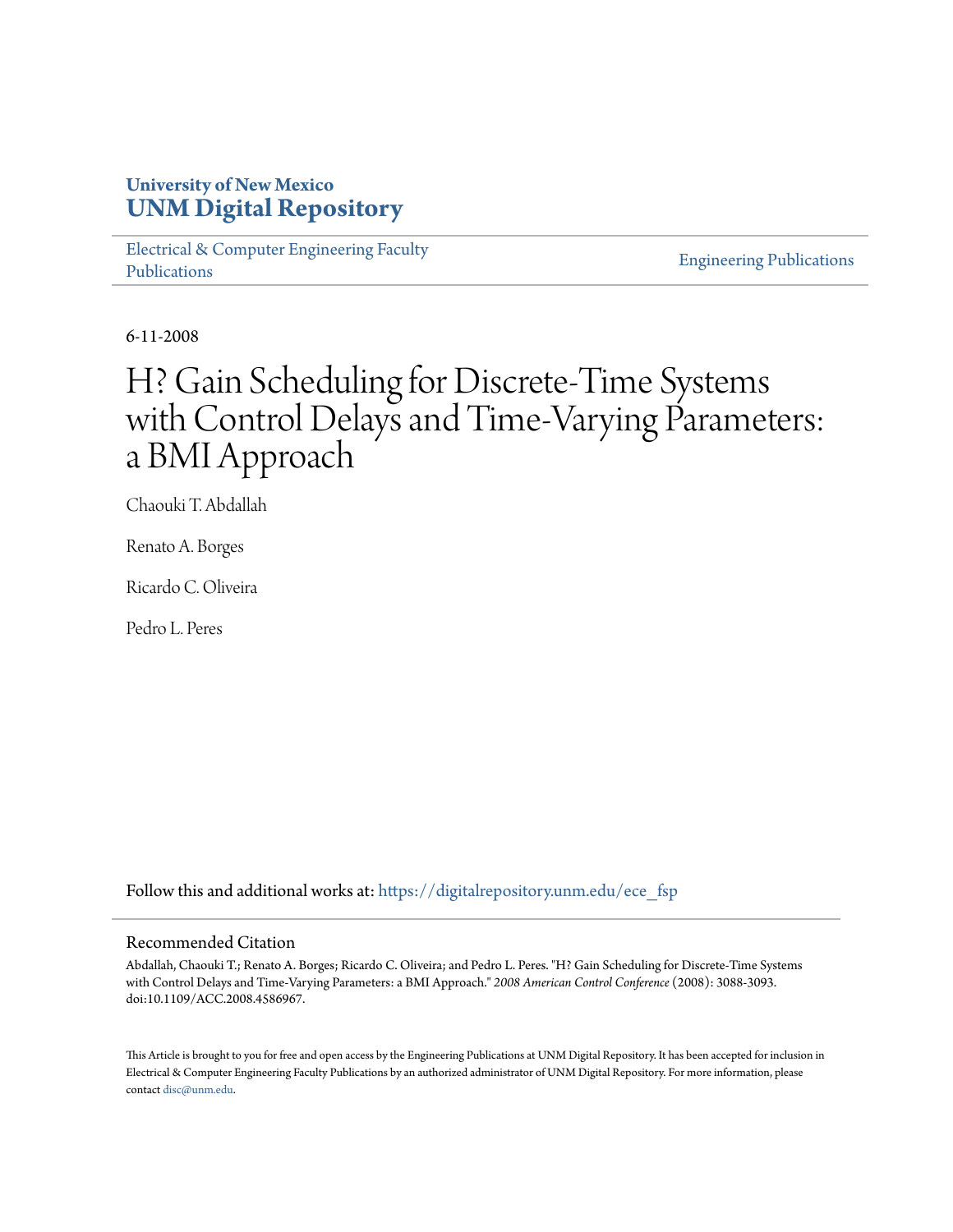# H<sup>∞</sup> **Gain Scheduling for Discrete-Time Systems with Control Delays and Time-Varying Parameters: a BMI Approach**

Renato A. Borges, Ricardo C. L. F. Oliveira, Chaouki T. Abdallah and Pedro L. D. Peres

*Abstract***—In this paper, the problem of gain scheduling for time-varying systems with time delays is investigated. By using a memory at the feedback loop, a discrete gain scheduled controller which minimizes an upper bound to the** H<sup>∞</sup> **performance of the closed loop system is determined. The design conditions, expressed in terms of bilinear matrix inequalities, are obtained from the Finsler's Lemma combined with the Lyapunov theory. The extra variables introduced by the Finsler's Lemma represent an alternative way in the search of better system behavior. The time-varying uncertainties are modeled using polytopic domains. The controller is obtained by the solution of an optimization problem formulated only in terms of the vertices of the polytope. No grids in the parametric space are used. Numerical examples illustrate the efficiency of the proposed approach.**

#### I. INTRODUCTION

When it comes to designing controllers for time-varying systems, there is no denying the fact that gain scheduling has represented an important issue within control system theory [1, 2]. As shown in [3], this technique can extend the validity of the linearization approach of non-linear systems to a range of operating points. The main idea is to model the system in such a way that these different operating points are parametrized by one or more variables, commonly called scheduling variables [3]. The stability is then guaranteed by a family of linear controllers, whose parameters are changed in accordance with the scheduling rules.

Recently, linear parameter dependent (LPV) systems have been brought into focus due to, primarily, the fact that they are good not only to represent certain classes of nonlinear systems but also to provide an interesting framework for gain scheduling control by means of convex optimization [2, 4– 6]. Although there are other articles first addressing the topic of gain scheduling, [7–9] are considered pioneering works. It is worth to stress that for this class of linear systems the dynamic matrices depend on time-varying parameters that are measured online. The parameters, restricted to vary in pre-specified sets, bring extra information during the synthesis step, what may lead to less conservative results when contrasted to robust control structures, for example.

This work is partially supported by the Brazilian agencies CAPES, FAPESP and CNPq.

R. A. Borges (working at the Electrical and Computer Engineering Department, University of New Mexico), R. C. L. F. Oliveira and P. L. D. Peres are with the School of Electrical and Computer Engineering, University of Campinas, CP 6101, 13081-970, Campinas, SP, Brazil {renato,ricfow,peres}@dt.fee.unicamp.br.

C. T. Abdallah is with the Electrical and Computer Engineering Department, MSC01 1100 1 University of New Mexico, Albuquerque, NM, 87131-0001 USA chaouki@ece.unm.edu.

Lately, the Lyapunov theory has been used as a main tool to deal with synthesis of gain scheduled controllers. In many cases, it might be possible to express the design conditions as an optimization problem in terms of linear matrix inequalities (LMIs), which can be numerically handled by powerful softwares [10, 11]. As a way to guarantee robustness against practical disturbances, the  $\mathcal{H}_2$  and  $\mathcal{H}_\infty$  norms have been frequently applied as indexes of performance. Recent works include [12] where the problem of stabilizability and  $\mathcal{H}_{\infty}$ control of discrete-time LPV systems is investigated by means of gain scheduled state feedback, [13] in which gain scheduling for linear fractional transformation (LFT) systems is designed by using parameter dependent Lyapunov functions, [14] where gain scheduled  $\mathcal{H}_2$  controllers for affine LPV systems are proposed, [15] in which robust and gain scheduled controllers for LFT parameter-dependent systems are designed by using duality theory, [16] where switching H<sup>∞</sup> controllers for a class of LPV systems scheduled along a measurable parameter trajectory are addressed, among others.

Bilinear matrix inequalities (BMIs) have also been applied in the study of control of LPV systems. It is well-known that optimization problems expressed in terms of BMIs are non-convex. Nevertheless, the use of BMIs may represent a good strategy to face problems with either no solution or only sufficient conditions available in the literature. See, for instance, [17–20] and references therein.

Another important aspect observed in a large number of dynamic models, including LPV plants, is the presence of time delays. A good characterization of time delays is always required since they may represent a source of instability to the system trajectories. Considering this framework, the Lyapunov-Krasovskii functional has been widely used to cope with system delays. However, in general, this strategy requires a bigger computational burden due to its more complex structure. An alternative way to surpass this difficulty is the use of memory controllers in the feedback loop.

The aim of this paper is to provide gain scheduled memory controllers to stabilize LPV systems subject to time delays. The Lyapunov theory is applied in order to obtain the stability conditions of the closed-loop system. An  $\mathcal{H}_{\infty}$  guaranteed cost, which reflects the worst-case energy gain of the system, provides robustness with respect to unmodeled uncertainties. A parameter dependent Lyapunov function is used to reduce the conservatism of the proposed method, resulting in a more general approach when compared to methods based on quadratic stability. Extra variables introduced by the Finsler's Lemma, that may be freely explored in the search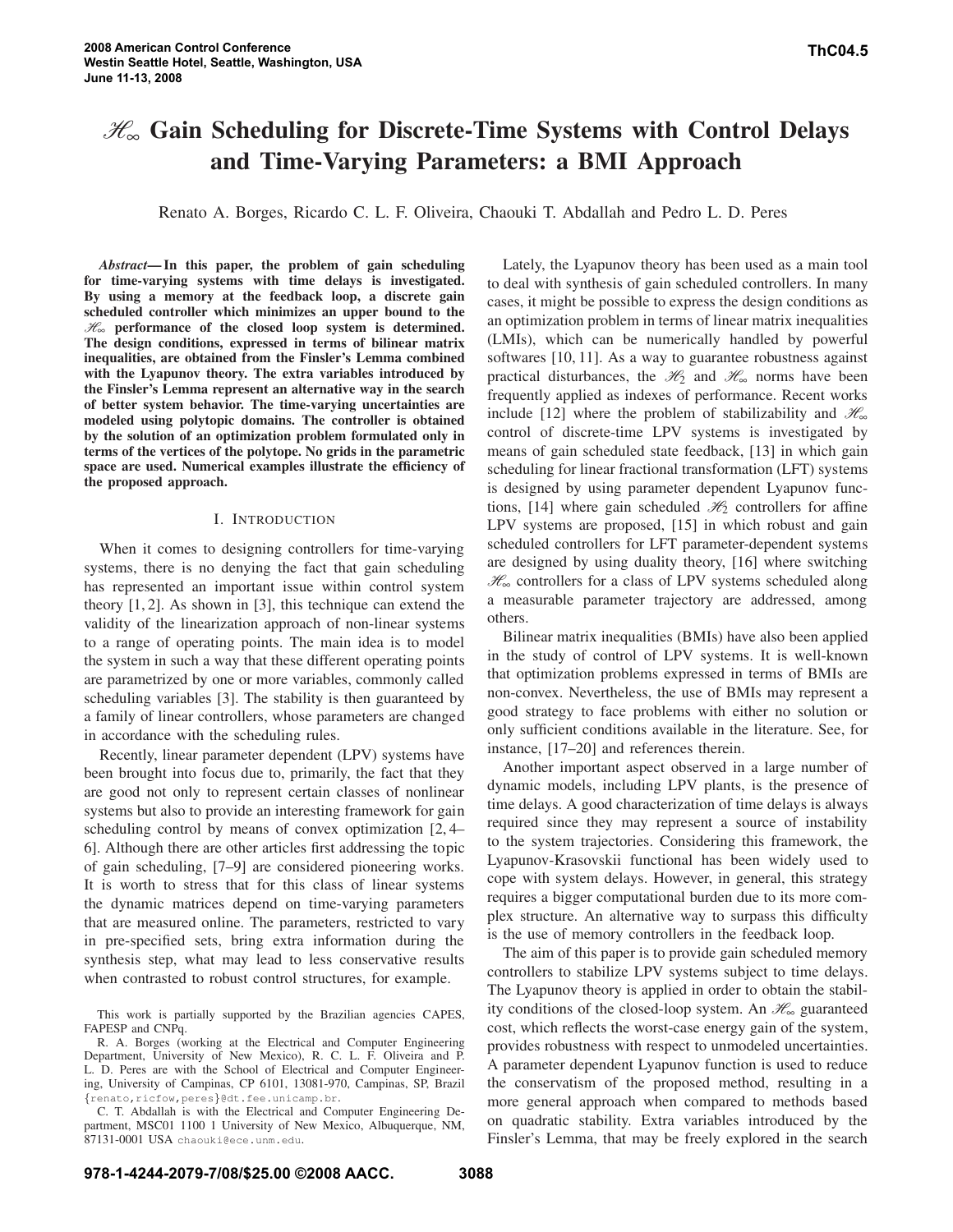for better performance of the LPV system, lead to design conditions expressed in terms of BMIs. By incorporating the LMIs related to the bounded real lemma to the BMIs conditions provided,  $H_{\infty}$  robust memory controllers can be obtained. Some results from the literature concerned with stability without time delays can be obtained as a particular case of the proposed method. The use of a memory in the feedback loop allows one to cope with time delays, even when they are time-varying, without making use of more complex Lyapunov functionals. All the system matrices are assumed to be affected by the time-varying parameters, which are supposed to lie inside polytopic domains. The gain scheduled memory controller is then obtained by the solution of an optimization problem that minimizes an upper bound to the  $\mathcal{H}_{\infty}$  index of performance subject to a finite number of BMI constraints formulated only in terms of the vertices of a polytope. No grids in the parametric space are used. Numerical examples illustrate the efficiency of the proposed results.

## II. PRELIMINARIES AND PROBLEM STATEMENT

Consider the time-varying discrete-time system,  $x(0) = 0$ and  $u(\theta) = 0$  for  $\theta \in \{-\tau, 0\}$ 

$$
x(k+1) = A(\alpha(k))x(k) + B_{du}(\alpha(k))u(k-\tau)
$$
  
+ 
$$
B_u(\alpha(k))u(k) + B_w(\alpha(k))w(k)
$$
  

$$
y(k) = C(\alpha(k))x(k) + D_{du}(\alpha(k))u(k-\tau)
$$
  
+ 
$$
D_u(\alpha(k))u(k) + D_w(\alpha(k))w(k)
$$
 (1)

where  $\tau$  represents the discrete-time delay,  $x(k) \in \mathbb{R}^n$  is the state space vector,  $u(k) \in \mathbb{R}^m$  is the control signal,  $w(k) \in$ **IR**<sup>*r*</sup> is the *l*<sub>2</sub>[0,∞) noise and *y*(*k*) ∈ **IR**<sup>*q*</sup> is the output. The time-varying vector of parameters  $\alpha(k)$  belongs to the unit simplex for all  $k \geq 0$ 

$$
\mathscr{U} = \left\{ \alpha \in \mathbb{R}^N : \sum_{i=1}^N \alpha_i = 1, \ \alpha_i \geq 0 \ , \ i = 1, \ldots, N, \right\}
$$

All matrices are real, with appropriate dimensions, belonging to the polytope<sup>1</sup>

$$
\mathscr{P} \triangleq \left\{ \left[ \begin{array}{c|c} A(\alpha) & B_u(\alpha) \\ \hline B_{du}(\alpha) & B_w(\alpha) \\ \hline C(\alpha) & D_u(\alpha) \\ \hline D_{du}(\alpha) & D_w(\alpha) \end{array} \right] = \sum_{i=1}^N \alpha_i \left[ \begin{array}{c|c} A_i & B_{ui} \\ \hline B_{dui} & B_{wi} \\ \hline C_i & D_{ui} \\ \hline D_{dui} & D_{wi} \end{array} \right] \right\}
$$
(2)

More specifically, the system matrices are given, for any time  $k > 0$ , by the convex combination of the well-defined vertices of the polytope  $\mathscr{P}$ . It is also assumed that the parameters  $\alpha(k)$  are measured online, and their variation rates,  $\Delta \alpha$ , are unknown.

In order to guarantee the stability of system (1), a memory state feedback controller with a parameter-dependent gain is designed. Using an extra state variable  $z(k)$  to store the delayed value of the control signal,  $u(k-\tau)$ , system (1) can be rewritten as follows [21]

$$
\tilde{x}(k+1) = \tilde{A}(\alpha)\tilde{x}(k) + \tilde{B}_u(\alpha))u(k) + \tilde{B}_w(\alpha)w(k)
$$
  

$$
y(k) = \tilde{C}(\alpha)\tilde{x}(k) + \tilde{D}_u(\alpha)u(k) + \tilde{D}_w(\alpha)w(k)
$$
 (3)

where  $\tilde{x}(k) = [x(k)^\prime \ z(k)^\prime]^\prime$  and

$$
\tilde{A}(\alpha) = \begin{bmatrix} A(\alpha) & B_{du}(\alpha) \\ 0 & 0 \end{bmatrix}, \ \tilde{B}_u(\alpha) = \begin{bmatrix} B_u(\alpha) \\ I \end{bmatrix}, \n\tilde{B}_w(\alpha) = \begin{bmatrix} B_w(\alpha)' & 0 \end{bmatrix}', \ \tilde{C}(\alpha) = \begin{bmatrix} C(\alpha) & D_{du}(\alpha) \end{bmatrix}, \qquad (4) \n\tilde{D}_u(\alpha) = D_u(\alpha), \ \tilde{D}_w(\alpha) = D_w(\alpha)
$$

The memory control law is given by

$$
u(k) = K_x(\alpha)x(k) + K_d(\alpha)u(k - \tau)
$$
  
=  $[K_x(\alpha) \quad K_d(\alpha)] \begin{bmatrix} x(k) \\ z(k) \end{bmatrix}$  (5)

and the closed-loop system by

$$
\tilde{x}(k+1) = \tilde{A}_{cl}(\alpha)\tilde{x}(k) + \tilde{B}_{wcl}(\alpha)w(k)
$$
  
\n
$$
y(k) = \tilde{C}_{cl}(\alpha)\tilde{x}(k) + \tilde{D}_{wcl}(\alpha)w(k)
$$
 (6)

with

$$
\tilde{A}_{cl}(\alpha) = \tilde{A}(\alpha) + \tilde{B}_u(\alpha)K(\alpha), \ \tilde{B}_{wcl}(\alpha) = \tilde{B}_w(\alpha), \n\tilde{C}_{cl}(\alpha) = \tilde{C}(\alpha) + \tilde{D}_u(\alpha)K(\alpha), \ \tilde{D}_{wcl}(\alpha) = \tilde{D}_w(\alpha)
$$
\n(7)

where  $K(\alpha) = [K_{\alpha}(\alpha) \quad K_d(\alpha)]$ . The whole of possible outcomes for the parameter-dependent gain (5) belongs to the polytope

$$
\tilde{\mathscr{P}} \triangleq \Big\{ K(\alpha) = \sum_{i=1}^N \alpha_i K_i = \sum_{i=1}^N \alpha_i [K_{xi} \quad K_{di}] \Big\}, \quad \alpha \in \mathscr{U} \quad (8)
$$

The control problem to be dealt with can be stated as follows.

*Problem 1:* Find matrices  $K_{xi} \in \mathbb{R}^{m \times n}$  and  $K_{di} \in \mathbb{R}^{m \times n}$  of the control law (5), such that the closed-loop system (6) is asymptotically stable, and an upper bound  $\gamma > 0$  to the  $\mathcal{H}_{\infty}$ performance is minimized, that is, for all  $k \in \mathbb{N}$ 

$$
\sup_{w(k)\neq 0} \frac{\|y(k)\|_2^2}{\|w(k)\|_2^2} < \gamma^2
$$
\n(9)

with  $w(k) \in l_2[0, \infty)$ .

Before proceeding to the solution of Problem 1, a previous result is needed.

*Lemma 1:* (*Finsler*) Let  $\xi \in \mathbb{R}^a$ ,  $\mathcal{Q} = \mathcal{Q}' \in \mathbb{R}^{a \times a}$ ,  $\mathcal{B} \in$  $\mathbb{R}^{b \times a}$  with *rank*( $\mathscr{B}) < a$ , and  $\mathscr{B}^{\perp}$  a basis for the null-space of  $\mathscr{B}$  (*i.e.*  $\mathscr{B}\mathscr{B}^{\perp}=0$ ). The following statements are equivalent.

- *i*)  $\xi' \mathscr{Q} \xi < 0$ ,  $\forall \mathscr{B} \xi = 0$ ,  $\xi \neq 0$ ; *ii*)  $\mathscr{B}^{\perp}$ <sup>'</sup>  $\mathscr{Q}\mathscr{B}^{\perp}$  < 0;
- *iii*)  $\exists \mu \in \mathbb{R}: \mathcal{Q} \mu \mathcal{B}' \mathcal{B} < 0;$
- $iv) \exists \mathscr{X} \in \mathbb{R}^{a \times b} : \mathscr{Q} + \mathscr{X} \mathscr{B} + \mathscr{B}' \mathscr{X}' < 0.$ *Proof:* See [22].

By applying the Bounded Real Lemma [10], combined with the Finsler's Lemma (1), condition (9) can be guaranteed as follows.

<sup>&</sup>lt;sup>1</sup>The time dependence of  $\alpha(k)$  will be omitted to lighten the notation.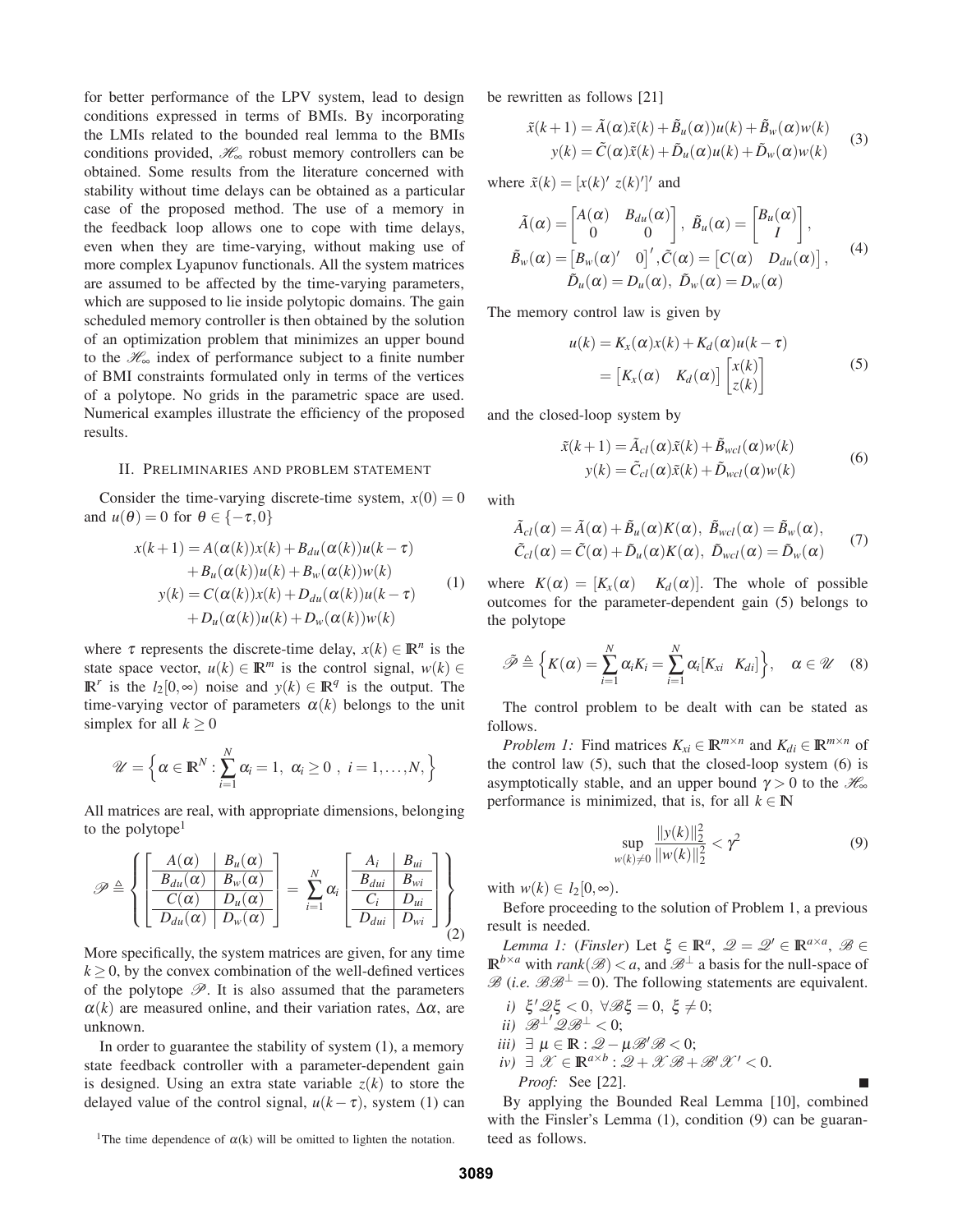*Lemma 2:* For a given  $\gamma > 0$ , if there exists a parameterdependent matrix  $P(\alpha)' = P(\alpha) > 0$  such that the statements of Lemma 1 are satisfied for

$$
\mathcal{Q} = \begin{bmatrix} P(\alpha_{+}) & 0 & 0 \\ 0 & -P(\alpha) & 0 \\ 0 & 0 & 0 \end{bmatrix}
$$
  
+ 
$$
\begin{bmatrix} 0 & 0 & 0 \\ 0 & \gamma^{-1} \tilde{B}_{vel}(\alpha) \tilde{B}_{vel}(\alpha)' & \gamma^{-1} \tilde{B}_{vel}(\alpha) \tilde{D}_{vel}(\alpha)'}{1 - \gamma^{-1} \tilde{D}_{vel}(\alpha) \tilde{B}_{vel}(\alpha)'} \\ 0 & \gamma^{-1} \tilde{D}_{vel}(\alpha) \tilde{B}_{vel}(\alpha)' & \gamma^{-1} \tilde{D}_{vel}(\alpha) \tilde{D}_{vel}(\alpha)'-\gamma I \end{bmatrix}
$$
  

$$
\mathcal{B}^{\perp} = \begin{bmatrix} \tilde{A}_{cl}(\alpha)' & \tilde{C}_{cl}(\alpha)' \\ 0 & I \end{bmatrix}, \xi = \begin{bmatrix} \tilde{x}(k+1)' & \tilde{x}(k)' & w(k)'\end{bmatrix}'
$$

where  $\alpha_+ = \alpha(k+1)$ , then the closed-loop system (6) is asymptotically stable with an upper bound  $\gamma > 0$  to the  $\mathcal{H}_{\infty}$ performance.

*Proof:* Let  $v(k) = \tilde{x}(k)'P(\alpha)\tilde{x}(k)$  be a parameterdependent Lyapunov function. Considering the dual system  $(i.e. \tilde{A}_{cl} = \tilde{A}'_{cl}, \tilde{B}_{wcl} = \tilde{C}'_{cl}, \tilde{C}_{cl} = \tilde{B}'_{wcl}$  and  $\tilde{D}_{wcl} = \tilde{D}'_{wcl}$ , it is straightforward from statement *i)* of Lemma 1 that Lemma 2 ensures  $v(k) > 0$  and

$$
\Delta v(k) < -\gamma^{-1} y(k)' y(k) + \gamma w(k)' w(k)
$$

with the choice  $\xi = [\tilde{x}(k+1)^\prime \ \tilde{x}(k)^\prime \ w(k)^\prime]^\prime$ . The last inequality comes from  $\Delta v(k) < 0$  and

$$
y(k)'y(k) - \gamma^2 w(k)'w(k) < 0
$$

by applying the Bounded Real Lemma. Therefore, system (6) has an upper bound  $\gamma$  to the  $\mathcal{H}_{\infty}$  performance and, from the Lyapunov theory [23], is asymptotically stable.

The conditions of Lemma 2 exhibit nonlinearities and must be tested at all points of the simplex  $\mathcal{U}$ , *i.e.*, at an infinite number of points. Hence, the main goal hereafter is to obtain finite-dimensional BMI conditions in terms of the vertices of the polytope  $\mathscr P$  to solve Problem 1. Using Schur complement, change of variables and exploring the extra variables provided by Lemma 1, parameter-dependent BMIs assuring the existence of such controllers are given in the next section.

## III. MAIN RESULTS

**Theorem 1:** ( $H_{∞}$  MEMORY GAIN SCHEDULING) Given the augmented discrete-time system (3), if there exist matri- $\cos L_i \in \mathbb{R}^{m \times (n+m)}$ ,  $H_i \in \mathbb{R}^{q \times (n+m)}$ ,  $F_i$ ,  $G_i$ ,  $P_i = P'_i > 0$  $\mathbb{R}^{(n+m)\times(n+m)}$ ,  $i=1,\ldots,N$  and a scalar  $\gamma>0$  such that<sup>2</sup>

$$
\Xi_{ij} \triangleq \begin{bmatrix} P_j - F_i - F'_i & \mathscr{F}_{12} & F_i \tilde{C}'_i + L'_i \tilde{D}'_{ui} - F'_i H'_j & \mathbf{0} \\ (\star) & \mathscr{F}_{22} & \mathscr{F}_{23} & \tilde{B}_{wi} \\ (\star) & (\star) & \mathscr{F}_{33} & \tilde{D}_{wi} \\ (\star) & (\star) & (\star) & -\gamma \mathbf{I} \end{bmatrix} < 0
$$
(10)

<sup>2</sup>The term  $(\star)$  indicates symmetric blocks in the LMIs.

$$
i = 1,..., N, \quad j = 1,..., N
$$

$$
\mathcal{F}_{12} = F_i \tilde{A}'_i + L'_i \tilde{B}'_{ui} - F'_i G'_j,
$$

$$
\mathcal{F}_{22} = G_j F_i \tilde{A}'_i + \tilde{A}_i F'_i G'_j + G_j L'_i \tilde{B}'_{ui} + \tilde{B}_{ui} L_i G'_j - P_i,
$$

$$
\mathcal{F}_{23} = G_j F_i \tilde{C}'_i + G_j L'_i \tilde{D}'_{ui} + \tilde{A}_i F'_i H'_j + \tilde{B}_{ui} L_i H'_j,
$$

$$
\mathcal{F}_{33} = H_j F_i \tilde{C}'_i + \tilde{C}_i F'_i H'_j + H_j L'_i \tilde{D}'_{ui} + \tilde{D}_{ui} L_i H'_j - \gamma \mathbf{I}
$$

$$
\Sigma_{ikj} \triangleq \begin{bmatrix} \star & \tilde{\mathcal{F}}_{12} & \tilde{\mathcal{F}}_{13} & \mathbf{0} \\ (\star) & \tilde{\mathcal{F}}_{22} & \tilde{\mathcal{F}}_{23} & \tilde{B}_{wi} + \tilde{B}_{wk} \\ (\star) & (\star) & -2\gamma \mathbf{I} \end{bmatrix} \times \mathbf{I}
$$

$$
i = 1,..., N - 1, \quad k = i + 1,..., N, \quad j = 1,..., N,
$$

$$
\tilde{\mathcal{F}}_{11} = 2P_j - F_i - F'_i - F_k - F'_k
$$

$$
\tilde{\mathcal{F}}_{12} = F_i \tilde{A}'_k + F_k \tilde{A}'_i + L'_i \tilde{B}'_{uk} + L'_k \tilde{B}'_{ui} - F'_i G'_j - F'_k G'_j,
$$

$$
\tilde{\mathcal{F}}_{13} = F_i \tilde{C}'_k + F_k \tilde{C}'_i + L'_i \tilde{D}'_{uk} + L'_k \tilde{D}'_{ui} - F'_i H'_j - F'_k H'_j
$$

$$
\tilde{\mathcal{F}}_{22} = G_j (F_i \tilde{A}'_k + F_k \tilde{A}'_i) + (\tilde{A}_i F'_k + \tilde{A}_k F'_i) G'_j
$$

$$
+ G_j (
$$

then there exists a memory control law (5), ensuring the asymptotic stability of the closed-loop system (6) and an H<sup>∞</sup> guaranteed cost <sup>γ</sup>, with matrices *K<sup>i</sup>* (8) given by

$$
K_i = L_i (F'_i)^{-1}, \quad i = 1, \dots, N. \tag{12}
$$

*Proof:* Firstly, applying the following operation [24]

$$
\Xi(\alpha) = \sum_{j=1}^{N} \alpha_j \left\{ \sum_{i=1}^{N} \alpha_i^2 \Xi_{ij} + \sum_{i=1}^{N-1} \sum_{k=i+1}^{N} \alpha_i \alpha_k \Xi_{ikj} \right\}
$$
(13)

to the BMIs (10) and (11) with the change of variables  $L(\alpha) = K(\alpha)F(\alpha)'$  it follows that

$$
\Xi(\alpha) = \begin{bmatrix}\n\hat{\mathscr{F}}_{11} & \hat{\mathscr{F}}_{12} & \hat{\mathscr{F}}_{13} & \mathbf{0} \\
(\star) & \hat{\mathscr{F}}_{22} & \hat{\mathscr{F}}_{23} & \tilde{B}_{\text{wcl}}(\alpha) \\
(\star) & (\star) & (\star) & \hat{\mathscr{F}}_{33} & \tilde{D}_{\text{wcl}}(\alpha)\n\end{bmatrix} < 0
$$
\n
$$
\hat{\mathscr{F}}_{11} = P(\alpha_+) - F(\alpha) - F(\alpha)',
$$
\n
$$
\hat{\mathscr{F}}_{12} = F(\alpha)\tilde{A}_{cl}(\alpha)' - F(\alpha)'G(\alpha_+)'
$$
\n
$$
\hat{\mathscr{F}}_{13} = F(\alpha)\tilde{C}_{cl}(\alpha)' - F(\alpha)'H(\alpha_+)'
$$
\n
$$
\hat{\mathscr{F}}_{22} = G(\alpha_+)F(\alpha)\tilde{A}_{cl}(\alpha)' + \tilde{A}_{cl}(\alpha)F(\alpha)'G(\alpha_+)' - P(\alpha)
$$
\n
$$
\hat{\mathscr{F}}_{23} = G(\alpha_+)F(\alpha)\tilde{C}_{cl}(\alpha)' + \tilde{A}_{cl}(\alpha)F(\alpha)'H(\alpha_+)'
$$
\n
$$
\hat{\mathscr{F}}_{33} = H(\alpha_+)F(\alpha)\tilde{C}_{cl}(\alpha)' + \tilde{C}_{cl}(\alpha)F(\alpha)'H(\alpha_+)' - \gamma\mathbf{I}
$$

Using Schur complement, inequality (14) can be rewritten as follows

$$
\begin{bmatrix}\n\hat{\mathscr{F}}_{11} & \hat{\mathscr{F}}_{12} & F\tilde{C}_{cl}(\alpha)' - F'H(\alpha_+)'\n(\star) & \hat{\mathscr{F}}_{22} & \hat{\mathscr{F}}_{23}\n(\star) & (\star) & \hat{\mathscr{F}}_{33} & +\gamma^{-1}\hat{\mathscr{F}}_4(\alpha)\hat{\mathscr{F}}_4(\alpha)' < 0 \quad (15)\n\end{bmatrix}
$$

where

Fˆ

$$
\hat{\mathscr{F}}_4(\alpha) = \begin{bmatrix} 0 & \tilde{B}_{\text{wcl}}(\alpha)' & \tilde{D}_{\text{wcl}}(\alpha)'\end{bmatrix}'
$$

By defining  $\mathscr{X} = [F(\alpha)' \quad F(\alpha)'G(\alpha_+)' \quad F(\alpha)'H(\alpha_+)']$ inequality (15) yields statement *iv*) of Lemma 1 with  $\mathcal{Q}$ ,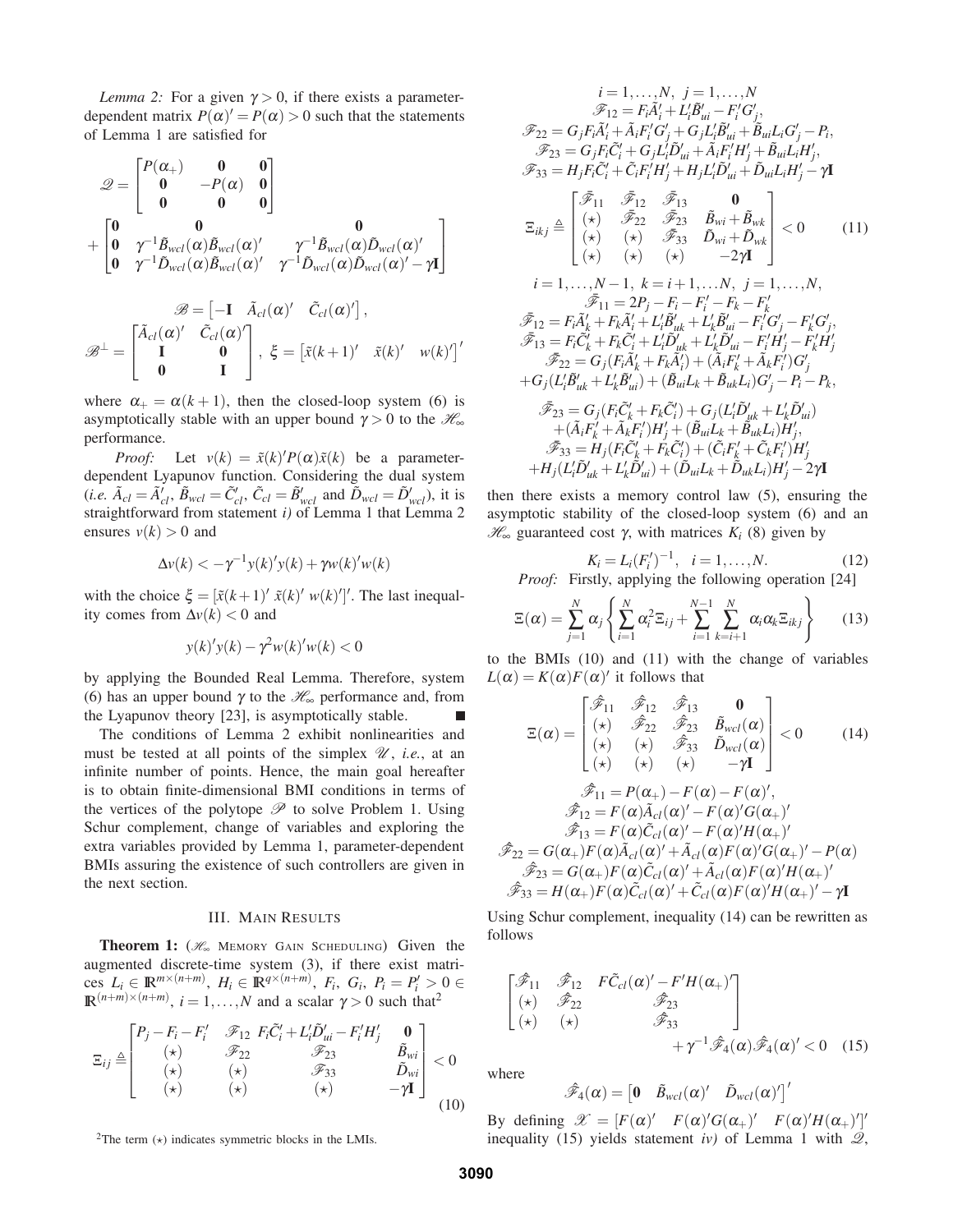$\mathscr{B}$  and  $\xi$  as in Lemma 2. Lastly, the parameter-dependent gain  $K(\alpha)$  is obtained by the change of variables  $L(\alpha) =$  $K(\alpha)F(\alpha)'$ , what concludes the proof.

**Corollary 1:** The minimum  $\gamma$  attainable by the conditions of Theorem 1 is given by the optimization problem

min  $\gamma$  s.t.  $(10), (11)$  (16) From this point, some remarks are in order.

# *A. Remarks*

The use of memory controller brings some advantages when dealing with discrete time-delay systems. Using a new variable to store the past values of the control signal, it was possible to cope with Problem 1 without applying more complex Lyapunov functions, (for instance, the Lyapunov-Krasovskii functional). Sophisticated Lyapunov functionals may lead to conditions that requires a bigger computational effort to be solved.

By setting  $\tilde{A}(\alpha) = A(\alpha), \tilde{B}_u(\alpha) = B_u(\alpha), \tilde{B}_w(\alpha) = B_w(\alpha),$  $\tilde{C}(\alpha) = C(\alpha)$  and  $K(\alpha) = K_{\alpha}(\alpha)$  the conditions of Theorem 1 can be directly applied when no time-delays are considered. In this context, gain scheduled control of discretetime systems with time-varying parameters was also addressed by means of affinely parameter-dependent Lyapunov functions in [25, 26] and improved in [12] to cope with systems in which all state space matrices are supposed to be affected by time-varying parameters. In the above works, the design conditions are given in terms of LMIs. In this paper, however, statement *iv)* in Lemma 1 is applied to reach more general BMI conditions with multipliers defined as in Lemma 2 and  $\mathscr{X} = [F(\alpha)' \ F(\alpha)' G(\alpha_+)' \ F(\alpha)' H(\alpha_+)']'.$ The advantages of this approach are due to the extra variables that can be used in the search for better performance of the closed-loop system. For example, a lower  $\mathcal{H}_{\infty}$  guaranteed cost may be obtained exploring the new variables  $G(\alpha_+)$  and  $H(\alpha_+)$ . In this sense, Lemma 2 encompasses the conditions in [25]. Further, by choosing  $G(\alpha_+) = \mathbf{0}$  and  $H(\alpha_+) = \mathbf{0}$  the conditions of Theorem 1 reduce to the ones proposed in [12].

Although other methods could be applied to solve problem (16), the following algorithm is proposed. Fix the variables *H*<sup>*i*</sup> and *G*<sup>*i*</sup>, minimize w.r.t. γ, *F*<sub>*i*</sub>, *L*<sub>*i*</sub> and *P*<sub>*i*</sub>, get the new values of  $F_i$ ,  $L_i$  and  $P_i$ . Then, fix the variables  $F_i$ ,  $L_i$  and *P*<sup>*i*</sup>, minimize w.r.t.  $\gamma$ , *H*<sup>*i*</sup> and *G*<sup>*i*</sup>, get the new values of *H*<sup>*i*</sup> and *G<sup>i</sup>* . Repeat this procedure until no significant changes in the value of  $\gamma$  occur. This approach is sometimes called an Alternating Semi-Definite Programming (or Gauss-Seidel) method [17]. At each step a convex optimization problem in terms of LMI conditions is solved. It is worth stressing here that Theorem 1 is not concerned with new strategies to solve BMIs. Whenever feasible, other methods from the literature can be applied to solve Corollary 1, as the ones appeared in [17–20].

By setting the variables  $G(\alpha_+)$  and  $H(\alpha_+)$  at time  $k+1$  $(\alpha_{+} = \alpha(k+1))$  all products involving three parameterdependent matrices appeared at the BMIs (10) and (11) occur with one matrix at a different instant of time. As a consequence, the number of BMIs and the computational time required to solve the optimization problem (16) are reduced. If Theorem 1 was written with  $G(\cdot)$  and  $H(\cdot)$  at time *k*, a more sophisticated procedure, as the one proposed in [27], should be applied in order to get the BMI conditions expressed only in terms of the vertices of the polytope, resulting in a larger number of BMIs.

The conditions of Theorem 1 are directly applicable to discrete-time systems whose matrices depend affinely on the vector of time-varying parameters, since this class of systems has a polytopic representation whenever the parameters are bounded [28].

# *B. Robust Control Design*

Finally, by fixing the variable matrices  $F_i = F$  and  $L_i = L$ (not depending on  $\alpha$ ),  $\mathcal{H}_{\infty}$  robust memory controllers can be obtained using the conditions of Theorem 1, as stated in the next corollary.

Corollary 2: (**H**<sub>∞</sub> ROBUST MEMORY CONTROLLER) Given the augmented discrete-time system (3), if BMI (10) of Theorem 1 is feasible with fixed variable matrices  $L \in \mathbb{R}^{m \times (n+m)}$ , and  $F \in \mathbb{R}^{(n+m)\times(n+m)}$  then the closed-loop system (6) is asymptotically stable with a robust memory controller  $K =$  $L(F')^{-1}$  and an  $\mathcal{H}_{\infty}$  guaranteed cost γ.

Note that BMI (11) is not necessary anymore, since in this case there is no product involving three parameterdependent variables. All products appeared in the conditions of Corollary 2 occur at different instants of time.

#### IV. NUMERICAL EXPERIMENTS

All the experiments have been performed in a Pentium IV 2.6 GHz, 512 MB RAM, using the LMI Control Toolbox [11].

### *Example I*

Consider the discrete-time system (3) with vertices (borrowed from [12, Example 2]) given by

$$
\tilde{A}_1 = \begin{bmatrix} 0.28 & -0.315 \\ 0.63 & -0.84 \end{bmatrix}, \ \tilde{A}_2 = \begin{bmatrix} 0.52 & 0.77 \\ -0.7 & -0.07 \end{bmatrix}, \n\tilde{B}_{w1} = \tilde{B}_{w2} = \begin{bmatrix} 1 & 0 \end{bmatrix}', \ \tilde{B}_{u1} = \begin{bmatrix} 1 & 0 \end{bmatrix}', \ \tilde{B}_{u2} = \begin{bmatrix} 0 & 1 \end{bmatrix}', \n\tilde{C}_1 = \tilde{C}_2 = \begin{bmatrix} 1 & 0 \end{bmatrix}, \ \tilde{D}_{w1} = \tilde{D}_{w2} = \tilde{D}_{u1} = \tilde{D}_{u2} = \begin{bmatrix} 0 \end{bmatrix}'
$$

This system was also studied in [26], but in a simpler case where matrix  $\tilde{B}_u$  was fixed and time-invariant (i.e.  $\tilde{B}_{u1} =$  $\tilde{B}_{u2}$ ). The aim here is to compare the gain-scheduling design conditions from [12] with the BMI approach proposed in Theorem 1 by solving an example from the literature. Table I gives the details concerning the improvements of the BMI approach over [12] as the number of iterations evolve. The computational times are given in seconds and only the time required to solve the LMIs is considered. The time necessary to build the set of LMIs is not considered since it highly depends on the LMI parser interface.

As it can be seen in Table I, the  $\mathcal{H}_{\infty}$  upper bound  $\gamma$  was reduced in approximately 24.78% with 5 iterations, providing better rejection of disturbances.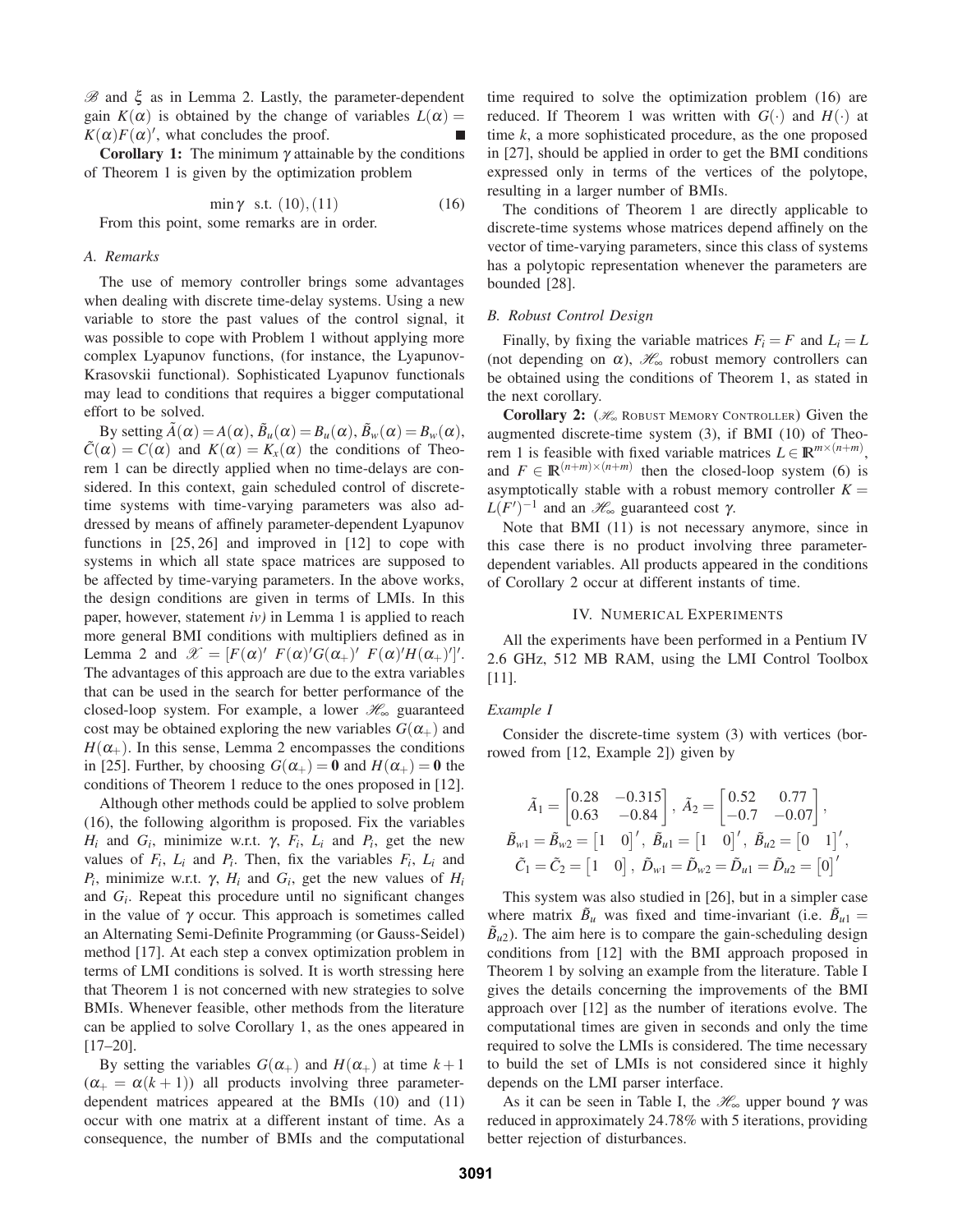#### TABLE I

RESULTS AND NUMERICAL COMPLEXITY ASSOCIATED TO THE METHODS [12] AND THE CONDITIONS OF THEOREM 1 IN THE GAIN-SCHEDULING CONTROL DESIGN GIVEN IN EXAMPLE I. THE COMPUTATIONAL TIME (IN SECONDS) RESULTING FROM THEOREM 1 IS THE ACCUMULATED TIME AS THE NUMBER OF ITERATIONS EVOLVE.

| Method      | ν      | Improvement | Time |
|-------------|--------|-------------|------|
| [12]        | 3.8754 |             | 0.07 |
| $T1_{it=1}$ | 3.5400 | 8.65%       | 0.06 |
| $T1_{it=2}$ | 2.8756 | 25.79%      | 0.14 |
| $T1_{it=3}$ | 2.8698 | 25.94 %     | 0.21 |
| $T1_{it=4}$ | 2.8562 | 26.29%      | 0.31 |
| $T1_{it=5}$ | 2.8508 | 26.43 %     | 0.39 |
| $T1_{it=6}$ | 2.8434 | 26.62 %     | 0.46 |

#### *A. Example II*

Consider a discrete-time system in the form (3), with vertex matrices given by

$$
\tilde{A}_1 = \begin{bmatrix} 1 & -1 \\ 1 & 1 \end{bmatrix}, \ \tilde{A}_2 = \begin{bmatrix} 0 & 0 \\ 0 & -1 \end{bmatrix}, \begin{bmatrix} \tilde{B}_{u1} & \tilde{B}_{u2} \end{bmatrix} = \begin{bmatrix} -4 & 1 \\ 2 & 3 \end{bmatrix},
$$

$$
\tilde{B}_{wi} = \begin{bmatrix} 0 \\ 1 \end{bmatrix}, \ \tilde{C}_i = \begin{bmatrix} 3 & 1 \end{bmatrix}, \ \tilde{D}_{wi} = 0, \ \tilde{D}_{ui} = -0.1, \ i = 1, 2
$$

The conditions proposed in Theorem 1 and the conditions proposed in [12, Theorem 2] are compared again. Although there is no difference in terms of system characteristics with respect to Example I, this case emphasis the improvement provided by the BMI approach, where the  $\mathcal{H}_{\infty}$  upper bound was reduced from 27.3961 to 7.0508. The results are shown in Table II.

#### TABLE II

RESULTS AND NUMERICAL COMPLEXITY ASSOCIATED TO THE METHODS [12] AND TO THE CONDITIONS OF THEOREM 1 IN THE GAIN-SCHEDULING CONTROL DESIGN GIVEN IN EXAMPLE II. THE COMPUTATIONAL TIME (IN SECONDS) RESULTING FROM THEOREM 1 IS THE ACCUMULATED TIME AS THE NUMBER OF BMI ITERATIONS

EVOLVES.

| Method       | γ       | Improvement | Time |
|--------------|---------|-------------|------|
| [12]         | 27.3961 |             | 0.17 |
| $T1_{it=1}$  | 24.6767 | 9.92%       | 0.06 |
| $T1_{it=2}$  | 12.8722 | 53.01 %     | 0.14 |
| $T1_{it=3}$  | 11.6024 | 57.64 %     | 0.21 |
| $T1_{it=4}$  | 10.7193 | 60.87%      | 0.29 |
| $T1_{it=5}$  | 9.7705  | $64.33\%$   | 0.37 |
| $T1_{it=6}$  | 8.9520  | 67.32%      | 0.45 |
| $T1_{it=7}$  | 8.2562  | 69.86 %     | 0.53 |
| $T1_{it=8}$  | 7.7623  | 71.66 %     | 0.60 |
| $T1_{it=9}$  | 7.3568  | 73.14 %     | 0.68 |
| $T1_{it=10}$ | 7.0508  | 74.26 %     | 0.76 |

Again, it is clear that the BMI approach of Theorem 1 can significantly improve the results when compared to the method from [12]. The price to be paid is the increase in the computational burden accordingly to the number of iterations.

### V. CONCLUSION

The  $\mathcal{H}_{\infty}$  gain scheduled memory controller for LPV systems with time delays belonging to a polytope has been addressed in this paper. A sufficient condition has been proposed in terms of BMIs described only at the vertices of the polytope. Extra variables provided by the Finsler's Lemma were used to derive the BMI conditions. The controller design is accomplished by means of an optimization problem where all system matrices are considered to be affected by time-varying parameters. Efficient numerical algorithms can be used in the solution of the proposed method. The memory of the controller, used to store the previous values of the control signal, was modeled as a new state-space variable leading to an augmented system representation. The proposed approach also provides some improvements when compared with other methods from the literature in the context of discrete-time systems without delays. An extension to deal with the design of  $\mathcal{H}_{\infty}$  robust memory controllers has also been given.

#### **REFERENCES**

- [1] D. J. Leith and W. E. Leithead, "Survey of gain-scheduling analysis and design," *Int. J. Contr.*, vol. 73, no. 11, pp. 1001–1025, July 2000.
- [2] W. J. Rugh and J. S. Shamma, "Research on gain scheduling," *Automatica*, vol. 36, no. 10, pp. 1401–1425, October 2000.
- [3] H. K. Khalil, *Nonlinear Systems*. Upper Saddle River, NJ: Prentice Hall, 1996.
- [4] J. S. Shamma and M. Athans, "Analysis of gain scheduled control for nonlinear plants," *IEEE Trans. Automat. Contr.*, vol. 35, no. 8, pp. 898–907, August 1990.
- [5] S. Boyd and L. Vandenberghe, *Convex Optimization*. Cambridge, UK: Cambridge University Press, 2004.
- [6] R. T. Rockafellar, *Convex Analysis*. Princeton University Press, 1970.
- [7] J. S. Shamma and M. Athans, "Guaranteed properties of gain scheduled control for linear parameter-varying plants," *Automatica*, vol. 27, no. 3, pp. 559–564, 1991.
- [8] P. Apkarian and P. Gahinet, "A convex characterization of gainscheduled  $H_∞$  controllers," *IEEE Trans. Automat. Contr.*, vol. 40, no. 5, pp. 853–864, May 1995.
- [9] P. Apkarian, P. Gahinet, and G. Becker, "Self-scheduled  $\mathcal{H}_{\infty}$  control of linear parameter-varying systems: a design example," *Automatica*, vol. 31, no. 9, pp. 1251–1261, 1995.
- [10] S. Boyd, L. El Ghaoui, E. Feron, and V. Balakrishnan, *Linear Matrix Inequalities in System and Control Theory*. Philadelphia, PA: SIAM Studies in Applied Mathematics, 1994.
- [11] P. Gahinet, A. Nemirovskii, A. J. Laub, and M. Chilali, *LMI Control Toolbox User's Guide*. The Math Works Inc., Natick, MA, 1995.
- [12] V. F. Montagner, R. C. L. F. Oliveira, V. J. S. Leite, and P. L. D. Peres, "Gain scheduled state feedback control of discrete systems with time-varying uncertainties: an LMI approach," in *Proc. 44th IEEE Conf. Decision Contr. — Eur. Control Conf. ECC 2005*, Seville, Spain, December 2005, pp. 4305–4310.
- [13] F. Wu and K. Dong, "Gain-scheduled control of LFT systems using parameter-dependent Lyapunov functions," *Automatica*, vol. 42, no. 1, pp. 39–50, January 2006.
- [14] C. E. de Souza and A. Trofino, "Gain-scheduled  $\mathcal{H}_2$  controller synthesis for linear parameter varying systems via parameter-dependent Lyapunov functions," *Int. J. Robust Nonlinear Contr.*, vol. 16, no. 5, pp. 243–257, March 2006.
- [15] K. Dong and F. Wu, "Robust and gain-scheduling control of LFT systems through duality and conjugate Lyapunov functions," *Int. J. Contr.*, vol. 80, no. 4, pp. 555–568, 2007.
- [16] P. Yan and H. Ozbay, "On switching  $\mathcal{H}_{\infty}$  controllers for a class of linear parameter varying systems," *Syst. Contr. Lett.*, vol. 56, no. 7-8, pp. 504–511, 2007.
- [17] M. Fukuda and M. Kojima, "Branch-and-cut algorithms for the bilinear matrix inequality eigenvalue problem," *Computat. Optim. Appl.*, vol. 19, no. 1, pp. 79–105, 2001.
- [18] F. Zheng, Q. G. Wang, and T. H. Lee, "A heuristic approach to solving a class of bilinear matrix inequality problems," *Syst. Contr. Lett.*, vol. 47, no. 2, pp. 111–119, October 2002.